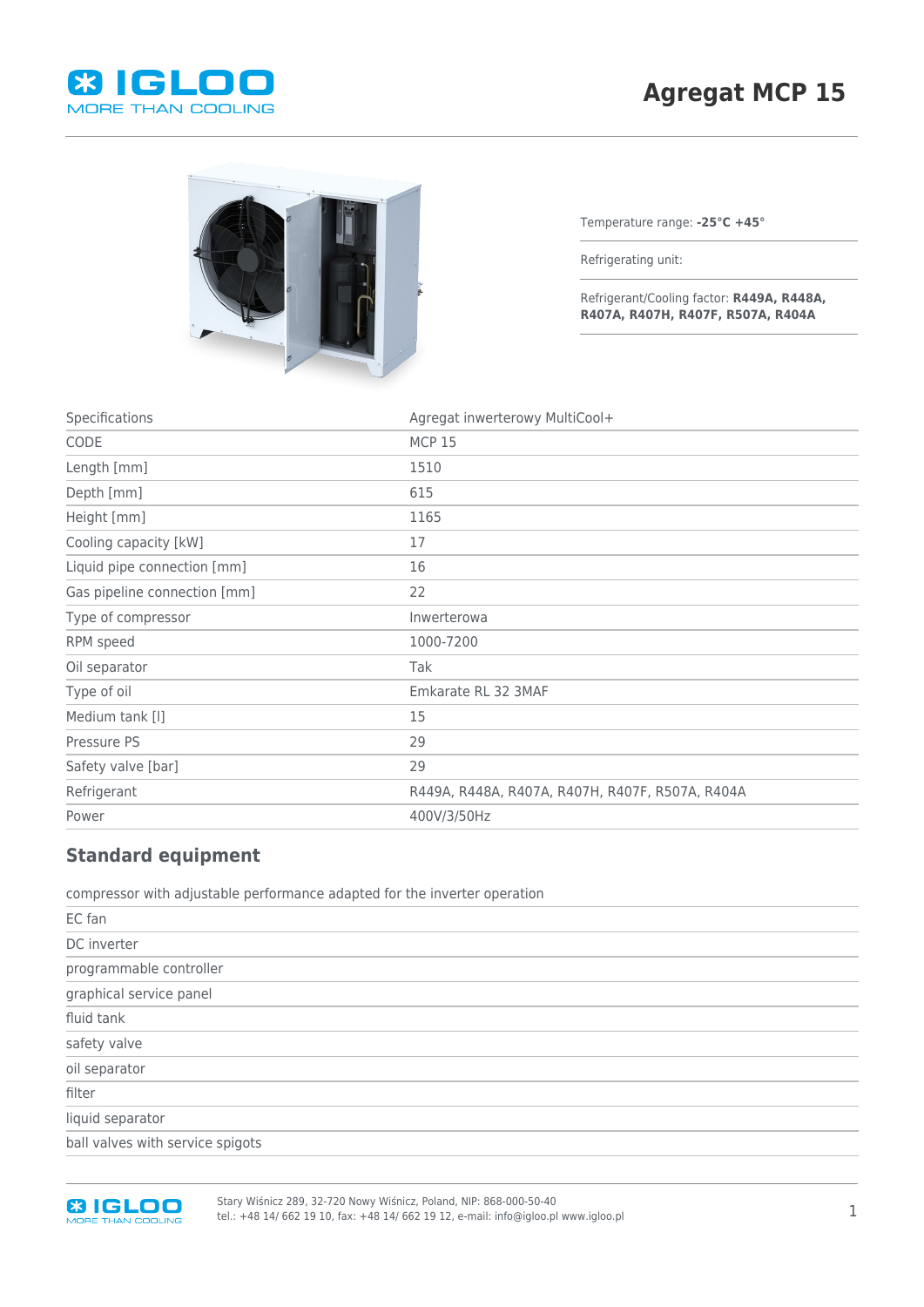|  | additional fan for the electrical compartment and compressor |
|--|--------------------------------------------------------------|
|--|--------------------------------------------------------------|

heater for the electrical and compressor compartment

heater for the compressor crankcase

electrical safety

electrical panel

set of pressure switches and pressure relays

fluid sight glass visible from the outside

liquid fluid separator at the vacuum

compressor transport lock

standard finned coil condenser

## **Options**

aesthetic construction / rigid metal powder coated aluzinc monobody

the highest quality components

mounting feet

low noise level

compressor with variable capacity

super quiet EC fan with variable capacity

stepless capacity control unit

simple wiring

low vibration device

works with agents R449A, R448A, R407A, R407H, R407F, R507A, R404A

working range from -25 ° C to + 45 ° C external temperature

compatible with BMS

very high performance characteristics

low energy consumption

modern, attractive design

corrosion-resistant housing

suitable for upright assembly and hanging

can be connected to existing monitoring network

possible to construct your own monitoring network